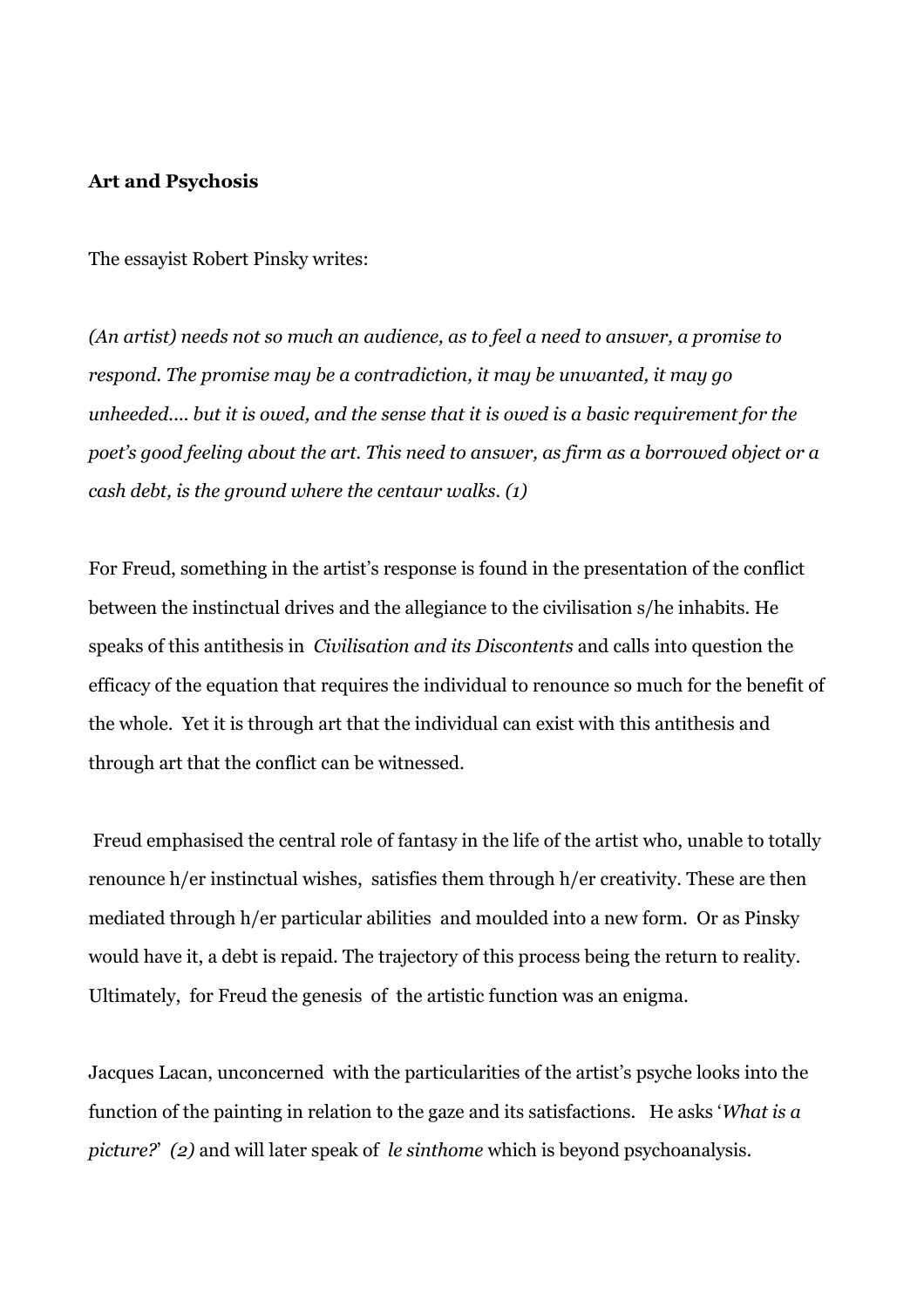By looking at the work of artists who suffered from psychosis and used text beyond its narrative function as an integral part of the image, it becomes clear that their work is made up of irreducible symbols and that in psychosis the movement from reality to fantasy that is Freud's formula for art is rendered impossible.

-------------------

In a brief and unique moment in history, before the introduction of anti-psychotic drugs when the making of art by patients was encouraged by certain mental institutions, Hans Prinzhorn a psychiatrist working in Heidelberg, began to collect patients' art. Believing that the work spoke of primordial truths he undertook to make it available to the public. Prinzhorn developed a method of classifying patients by the images they made, noting two particular combinations that he found 'suspicious' in patients, "the pointless logic applied to the repetition of detailed forms" and the "the construction of a scaffold on which to arrange the rabble of formal elements." (3) His research led him to discover that although schizophrenia does not create new talent, (many were artists before they became ill) the illness does seem to render the patient open to psychical processes that are usually only limited to the artist. Lacan later noted that there were certain 'beneficial traits' that occured in psychosis such as a heightened appreciation of nature and a vivid recollection of childhood.

 If, as Elizabeth Wright tells us 'The artist invites the spectator to share his lack - his desire and his lack. To mutually sustain a renunciation of fantasy' (4) what does the psychotic artist ask of us ? The usual function of fantasy is to merge the original experience of loss with the hallucinatory restoration of the object. Whilst speaking of something lost the artist seduces the gaze of the audience by demonstrating its absence. Yet according to Lacan, the psychotic structure does not acknowledge the primary loss of the mother that is instigated by the father in the Oedipus complex. It is this fundamental difference which completely alters the role of art .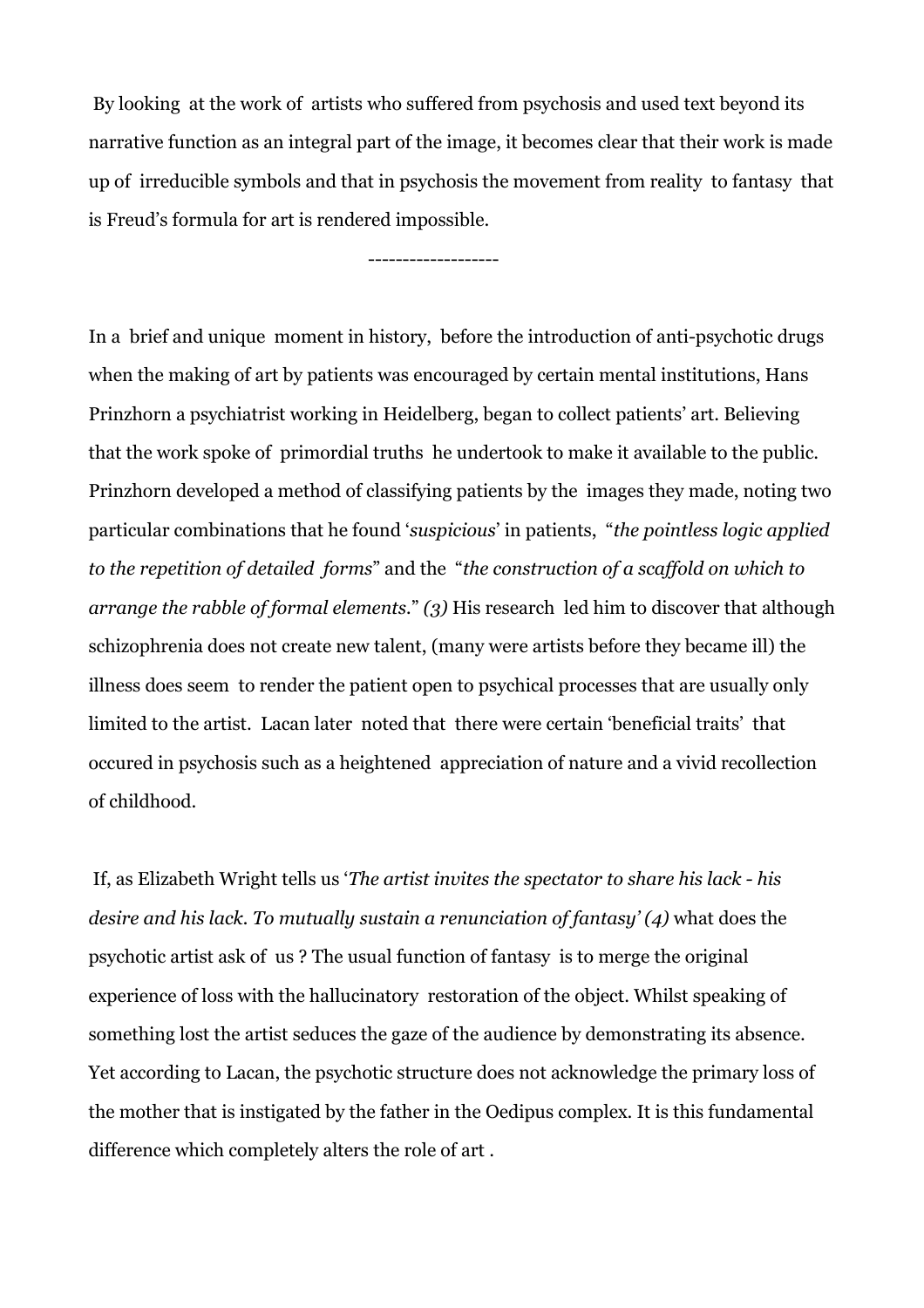The work of Adolf Wolfli 1864-1930 could be said to epitomise the genre of schizophrenic art. Wolfli usually worked from the outer frame inwards and his picture planes are always crammed with imagery. He had a name or neologism, number or notation to account for every single thing he encountered and frequently combined different disciplines . In one picture he calculates the 'Chimberasso Forest' in square hours and in another the water flow in 'The Waterfall in Zion' . Everything it seems had to be documented. However John MacGregor writes, 'It led him deeper into his illness, or into his creation, not back into our world... In later years his experience was increasingly unique, remote, obscure, even autistic.'

# $(5)$

According to Lacan, disruption of language offers the most convincing evidence of the psychotic structure. Without its anchoring function there is a fluctuating sense of self that passes from megalomania to fear of annihilation and a loss of the 'I' altogether. The symbolic world of language that enables us to name and categorise things is a precondition for body and self-consciousness. Anything that cannot be categorised belongs to another register. Lacan suggests that it is the other's desire for an object that brings its specifity into focus. Therefore in psychosis where the other's desire is unacknowledged, objects remain indistinguishable and have to be specifically categorised and numbered (2). This renders metaphor impossible and suggests that there is no concept of the infinite in psychosis although there is equally a 'pathological freedom' (6) where the subject enters each situation as if anything were possible.

Another artist, Johann Knopf (1866-1910) would take walks through the aerial views he had drawn of his childhood home, turning the paper and adding birds as he progressed. Knopf's birds also illustrate his textual pieces and are associated with 'mysterious attacks'. It is unclear whether the birds are dead or alive, attackers or victims but what is so interesting is the reversal that occurs when the viewer has the birds'-eye view. It makes space collapse into a flat plane where birds and text meet, forcing the viewer to hover above. With so much ambiguity the eye cannot rest or understand the imagery and is left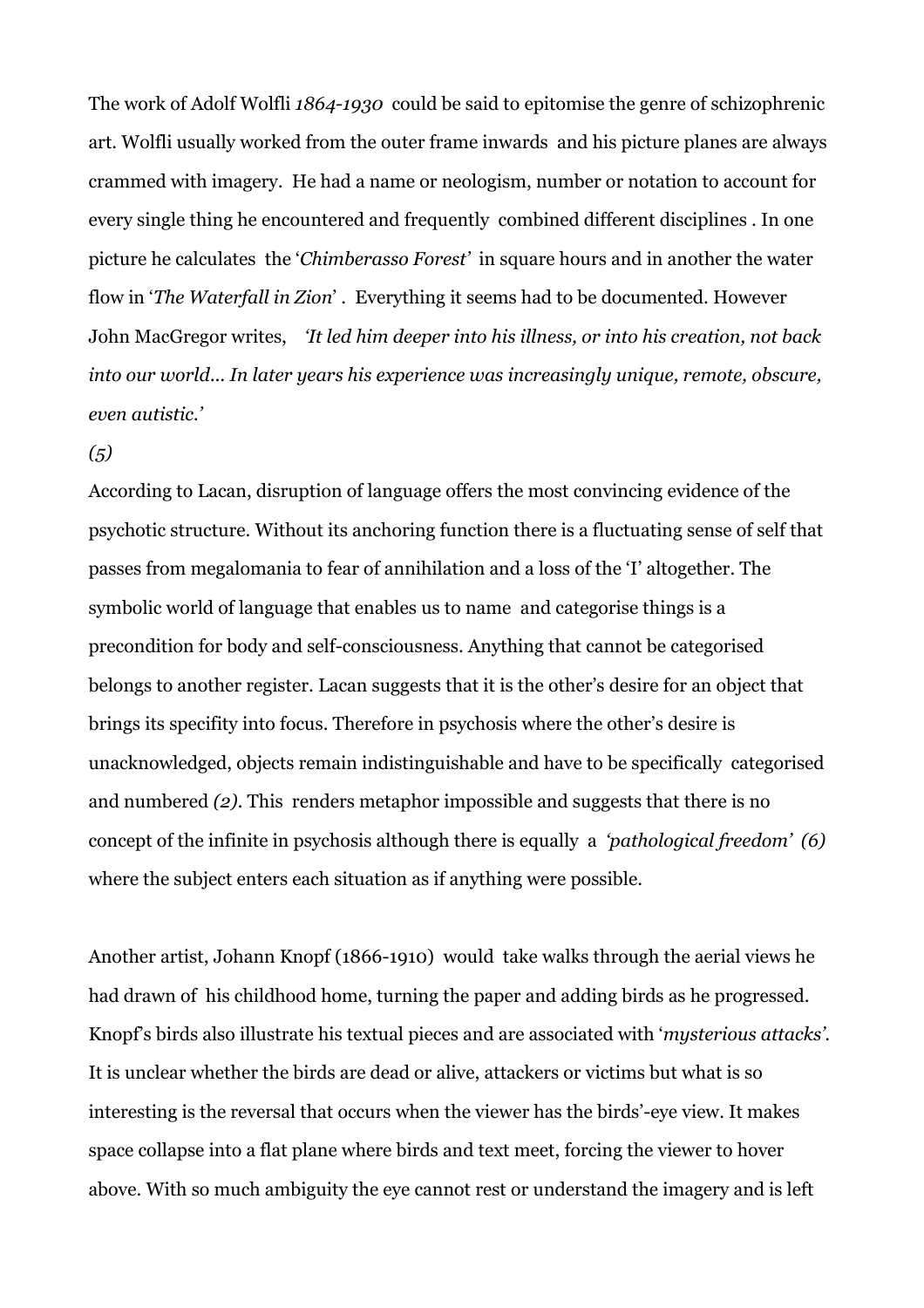with a sense of unease. Whilst we might enjoy the experience of laying down our gaze for a while as we experience the artist's journey from phantasy to reality here we are made uncomfortable by the sense of a provocative, persecutory gaze.

According to Lacan the understanding of physical space is installed in infancy. If however the separation from the mother is inadequate, as it is for the psychotic subject, s/he remains trapped in a dyadic understanding of space. We experience this in the pictures of Barbara Suckfull . All Suckfull's drawings, which have an aerial perspective, depict the domestic objects that were brought to her cell. There is no three dimensional space and each flattened object is outlined with a succession of 2 s, crosses or pinpricks which form chains in an attempt to establish boundaries. ( Dissolving of the ego in psychosis leads to the inability to determine where the subject ends and the Other begins.) Suckfull, it appears does not have the co-ordinates with which to understand the physical world. As there is no fixed view point she found it necessary to turn the paper as she worked. With both the object and the name placed on the paper via the gesture she attempts to stop meaning from sliding off.In an attempt to build herself a structure each word is pinned down with a full-stop. Here the nurse or 'Red Devil' brings in a washbasin:

And.Today.It.Is.Sunday.Too.The.First.Sunday.After.The.Assumption.Too.And.So. It.Will.Be.The.Twenty-first.This.Is.Fine.I.Think.And.That.Is.the.Washbasin.You.See. I.Have.Drawn.That.Too.One.Time.Too.And.Then.Today.The.Redhead.Brought.Cold.Was hing.Water.It.Was.Too.Cold.What.She.Brought.Today.And.The.Second.Devil. Was.On.The.Lookout.I.Heard.That.Myself.Too.

The words are carefully written in and around the linear image of the washbasin. All space is filled and even the spaces between words are punctuated. This is an example of Prinzhorn's 'horor vaccui', the fear of the void where as we have seen in Wolfli's work, everything has to be accounted for including space.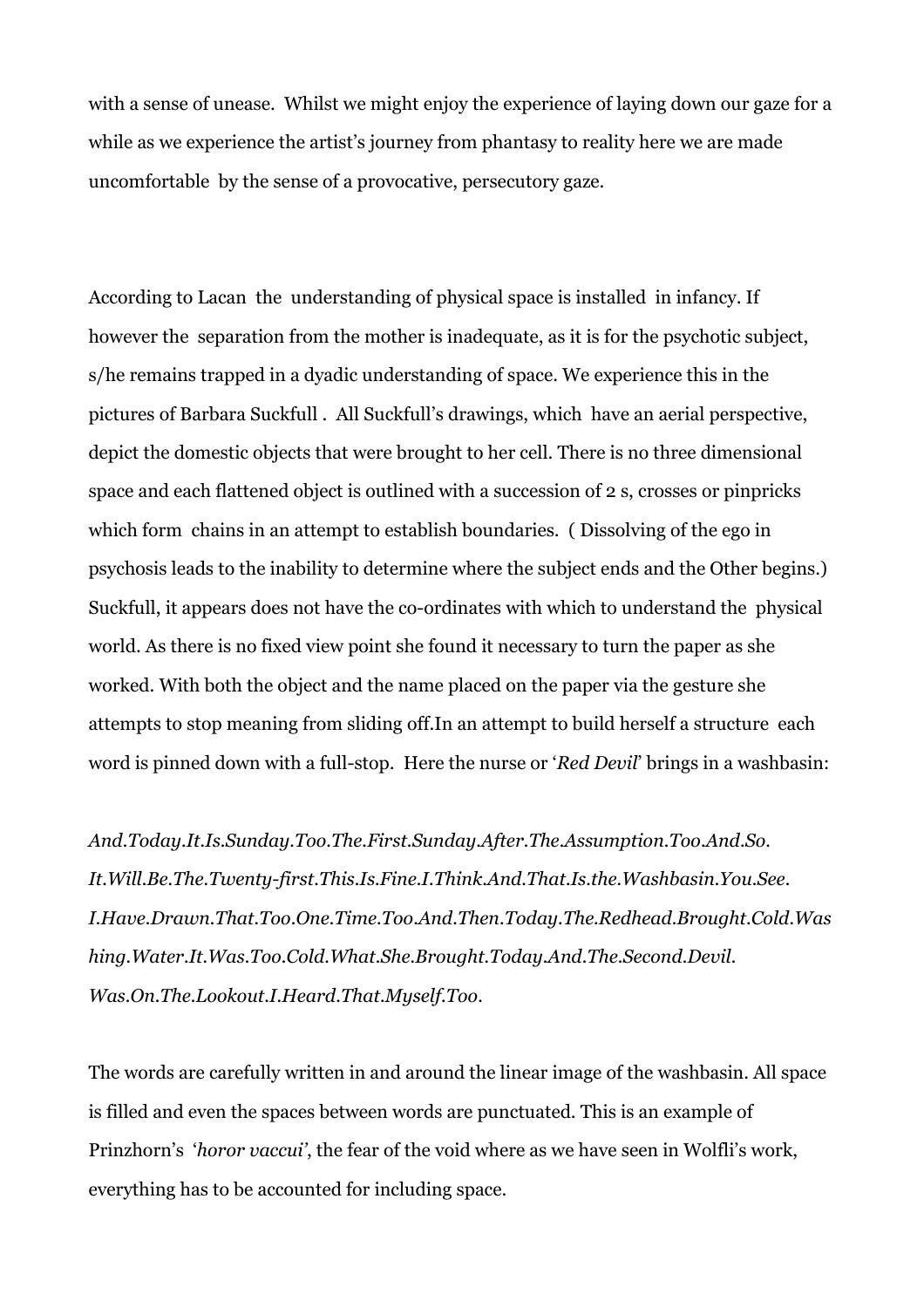Many of Prinzhorn's patients had a primary vision that acted as a cauldron for all subsequent work. It inaugurated the moment when a solution was found to the catastrophe and was a prerequisite for the subject to assume that s/he is imbued with god's divinity and is able to alter external events. If this is done through art, art becomes a magical ritual. Knopf frequently refers to the ' magic bullet spell' indicating that he was dealing with supernatural forces in his imagery. (7)

One of Prinzhorn's patients Heinrich Welz believed that he could merge himself so completely with his drawing that 'the curve resulting from his concentration will magically incorporate some of the extract of the idea.' (3) Eventually he simply scattered graphite over the paper and willed it to move. According to Ernst Kris the psychotic artist's intention is not to make art but to magically transform the world. The three elements in his equation, subject, God and art form a triangle that will have a powerful magical effect. (8)

We can read the letters that Emma Hauck 1878-1928 wrote from the mental hospital in Weisloch in 1909 to her husband in these terms. The letters are all the more poignant because they remained in the hospital archives. In Letter to my husband Hauck has formed the words into columns that cover the whole page resembling landscape. In Herzensschatzkomm (sweetheart come) the two words are repeated in peaks or crescendos whereas Komm is like a piece of woven cloth. Here repetition functions as a mechanical gesture or a closed circuit but there is a sense of impotence in Hauck's incantations as the reply she desires cannot be given.

It is clear that art performs an important function for the psychotic patient whether s/he has previously been an artist or not. For Antonin Artaud 1896-1948 it initially helped him stave off the psychotic break. Artaud designed plays which were emotionally invasive to his audiences and in whom he sustained a constant state of uncertainty. Music and lighting and sound were used to seduce sensations, sometimes even replacing speech. Every nuance, even the breathing of the actors was choreographed to create maximum impact on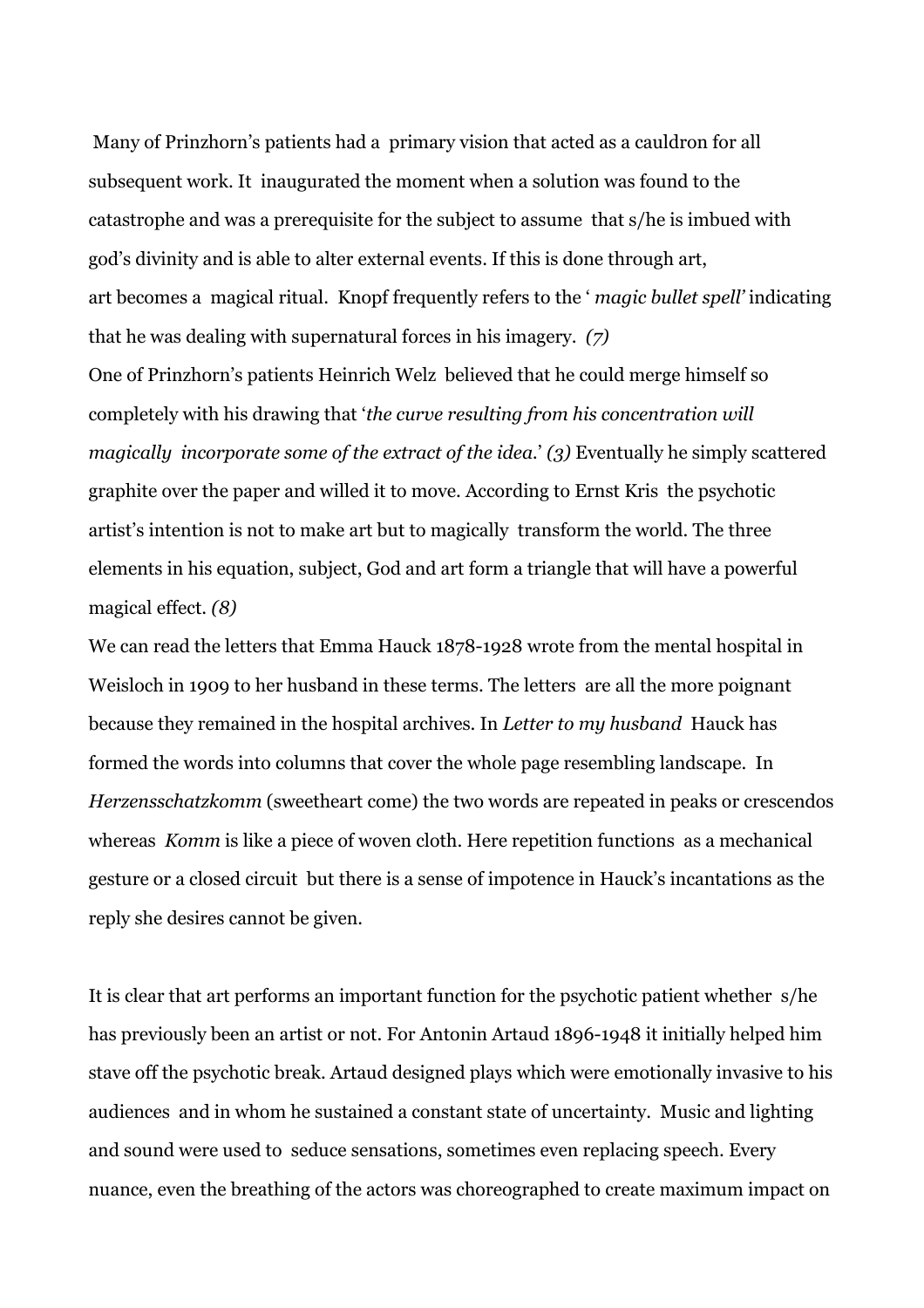the audience. In an attempt to get away from the psychological aspect of his characters he invented a new 'bodily' language for the stage that did away with 'written poetry' and was based on 'gestures, postures and air-born cries'. (9) In his Theatre of Cruelty the aim was to unbalance the audience/ performer dynamic. Artaud's inability to tolerate a limitless infinity or void led him to objectify this in his art. He achieved this by drawing the audience into the vortex of the action where he brought to bear a multiplicity of elements with the aim of completely overwhelming them. His art initially forestalled the disruption that pertains to psychosis in a way that was a completely unique. Lacan was to call this le sinthome, an organisation of enjoyment/suffering that is beyond psychoanalysis, the enigmatic core of creativity that all individuals need to realise. (10)

To conclude, as language speaks through the psychotic ceaselessly and with a certainty that makes metaphor redundant, words are things in this structure. Some psychotic artists use art as a means to magically correct reality, others like Wolfli paint to maintain their existence or like Artaud make a new linguistic structure. For Freud, beauty arises out of the sublimation of sexual desires as art. For Lacan, it is necessary for art to engage with death to produce beauty implying a response to a great danger. Either way it speaks of things that resist the symbolic, procreation and death. For the psychotic, insofar as these are literalised there is no acknowledgement of loss and all new experience is distorted into a delusional metaphor. In the realm of creativity the psychotic is employed by the divine Other to express 'divine truths' . In contrast, the artist invites the spectator to share his lack and to mutually sustain a renunciation (4)

 The artist is, as Pinsky tells us in his poem, compelled to make a response which s/he does in relation to the Other in the language into which s/he is born and with which s/he creates. Language which signifies an approximation for the truth as it is lived but which can be symbolically understood and which demands a reply. The psychotic artist has another story to tell which is of h/er relation to the unique Other which by definition cannot be shared.

Miranda Argyle 2004